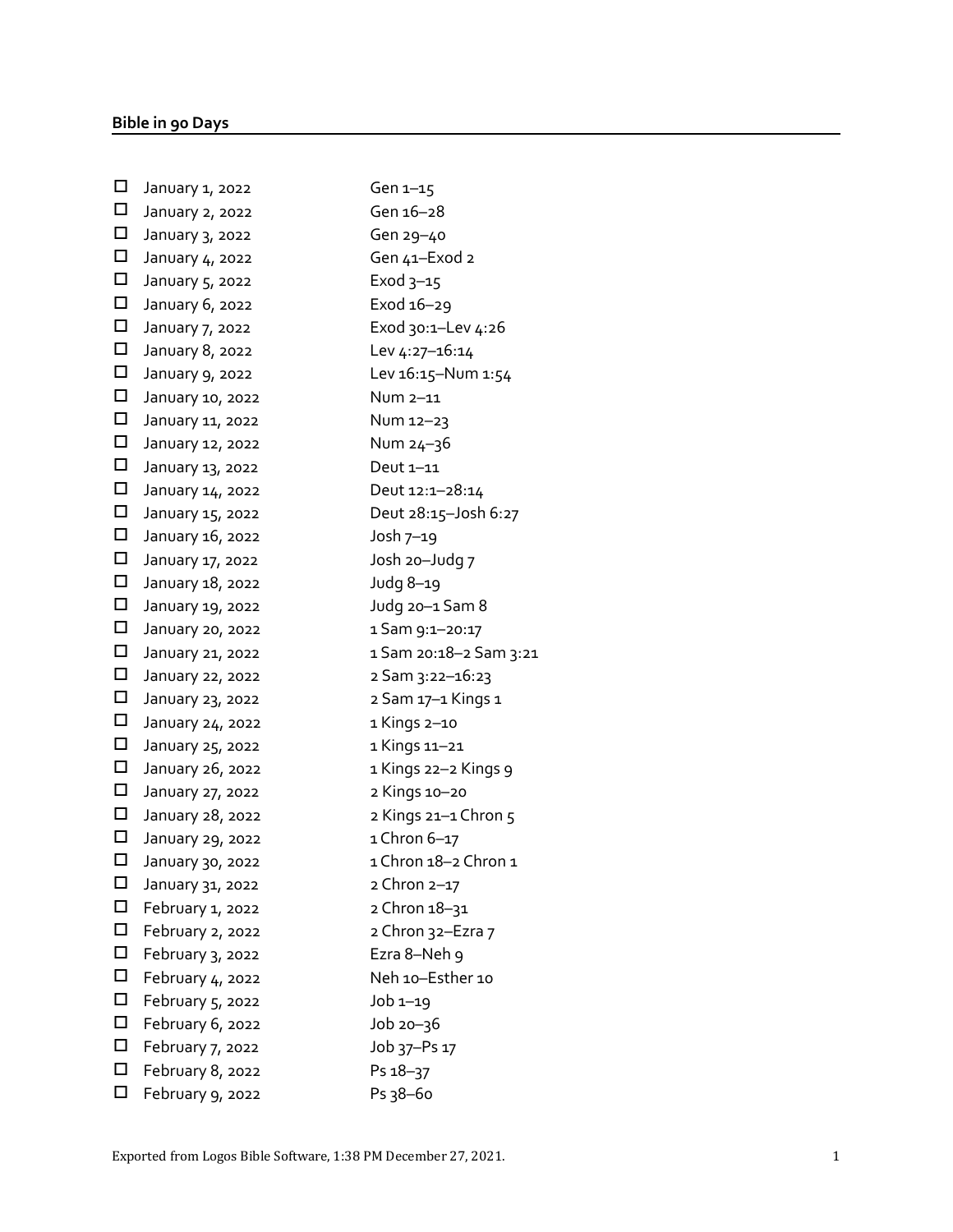| $\Box$ | February 10, 2022 | Ps 61-78             |
|--------|-------------------|----------------------|
| □      | February 11, 2022 | Ps 79-102            |
| $\Box$ | February 12, 2022 | Ps 103:1-119:72      |
| $\Box$ | February 13, 2022 | Ps 119:73-146:10     |
| $\Box$ | February 14, 2022 | Ps 147-Prov 11       |
| □      | February 15, 2022 | Prov 12-22           |
| $\Box$ | February 16, 2022 | Prov 23–Eccles 5     |
| □      | February 17, 2022 | Eccles 6-Isa 1       |
| $\Box$ | February 18, 2022 | $Isa 2-14$           |
| □      | February 19, 2022 | lsa 15:1-29:10       |
| $\Box$ | February 20, 2022 | lsa 29:11-41:29      |
| □      | February 21, 2022 | lsa 42-52            |
| □      | February 22, 2022 | lsa 53–65            |
|        | February 23, 2022 | Isa 66-Jer 8         |
| $\Box$ | February 24, 2022 | Jer 9–20             |
| □      | February 25, 2022 | Jer 21:1-32:22       |
| $\Box$ | February 26, 2022 | Jer 31:23–44:30      |
| $\Box$ | February 27, 2022 | Jer 45-51            |
| $\Box$ | February 28, 2022 | Jer 52–Ezek 6        |
| $\Box$ | March 1, 2022     | Ezek 7-20            |
| □      | March 2, 2022     | Ezek 21 $-31$        |
| $\Box$ | March 3, 2022     | Ezek 32-42           |
| $\Box$ | March 4, 2022     | Ezek 43-Dan 5        |
| $\Box$ | March 5, 2022     | Dan 6-Hos 7          |
| $\Box$ | March 6, 2022     | Hos 8-Amos 4         |
| $\Box$ | March 7, 2022     | Amos 5-Micah 7       |
| $\Box$ | March 8, 2022     | Nah $1-Zech$ 3       |
| □      | March 9, 2022     | Zech 4-Mal 4         |
| □      | March 10, 2022    | Matt 1–12            |
| □      | March 11, 2022    | Matt 13-23           |
| □      | March 12, 2022    | Matt 24-Mark 5       |
| □      | March 13, 2022    | Mark 6:1-15:20       |
| п      | March 14, 2022    | Mark 15:21-Luke 8:56 |
| □      | March 15, 2022    | Luke $9-18$          |
| □      | March 16, 2022    | Luke 19-John 4       |
| п      | March 17, 2022    | John 5-13            |
| □      | March 18, 2022    | John 14-Acts 4       |
| $\Box$ | March 19, 2022    | Acts $5-15$          |
| □      | March 20, 2022    | Acts 16-27           |
| $\Box$ | March 21, 2022    | Acts 28-Rom 14       |
| □      | March 22, 2022    | Rom 15–1 Cor 14      |
| □      | March 23, 2022    | $1$ Cor $15$ –Gal 3  |
| □      | March 24, 2022    | Gal $4$ -Col $4$     |